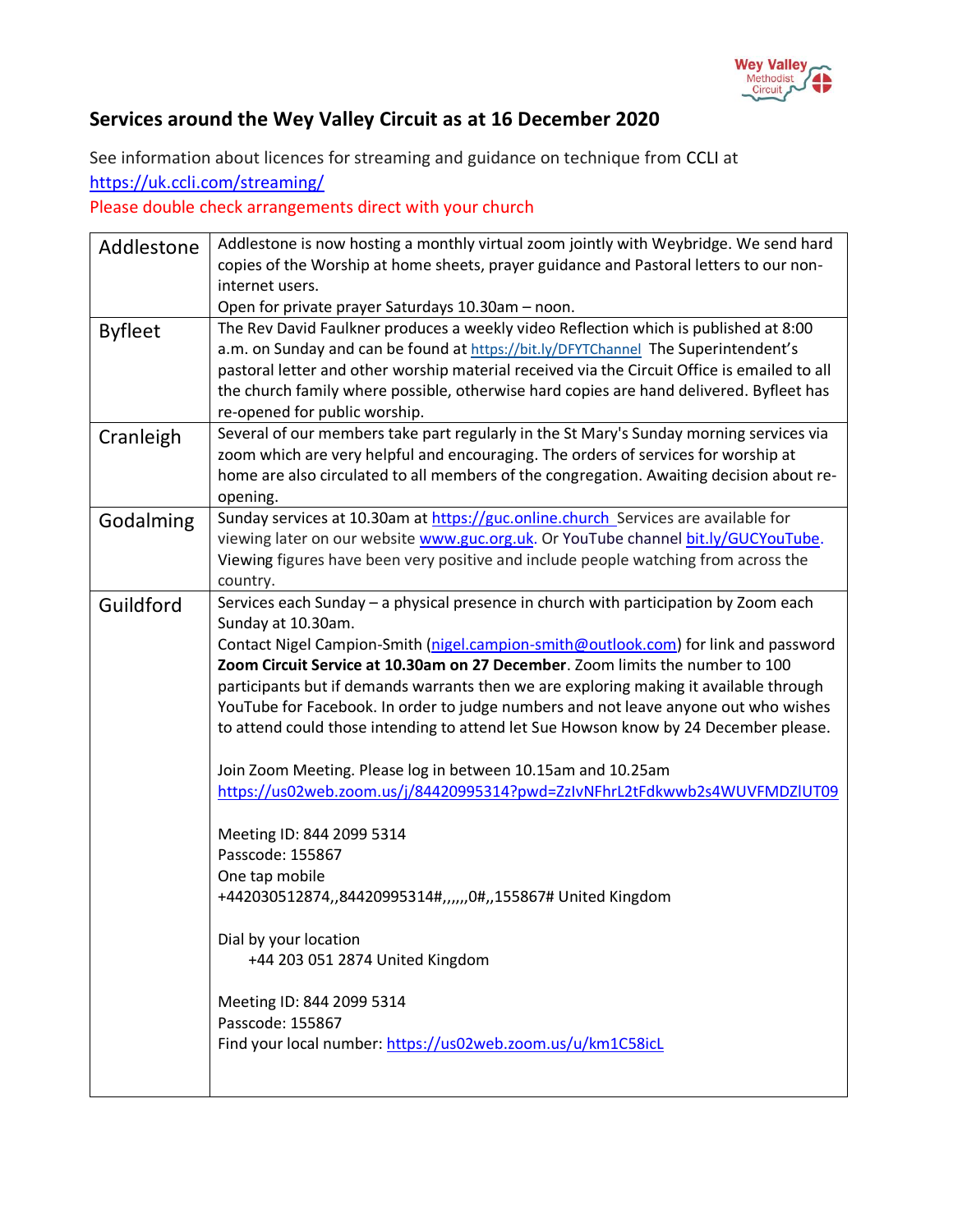| Knaphill      | Dave Faulkner will be producing a weekly video. The aim will be for publication at 8:00<br>am on Sunday. Posted in hindsight on the Circuit website but you can find the video on<br>Dave's YouTube channel at https://bit.ly/DFYTChannel Hit 'Subscribe' and then the bell<br>icon next to it, so that they receive instant notifications when a new video is published.<br>The Knaphill Leadership Team, acting with powers delegated from the Church Council,<br>agreed that the church would re-open for gathered worship following lockdown, but (a)<br>only from 13 December to give time for proper preparations and (b) if Woking Borough<br>Council is placed in the new Tier 1. As they are in Tier 2 they will not be re-opening at<br>present.<br>They also decided not to use the church premises for relaying the circuit service on 27 |
|---------------|-------------------------------------------------------------------------------------------------------------------------------------------------------------------------------------------------------------------------------------------------------------------------------------------------------------------------------------------------------------------------------------------------------------------------------------------------------------------------------------------------------------------------------------------------------------------------------------------------------------------------------------------------------------------------------------------------------------------------------------------------------------------------------------------------------------------------------------------------------|
|               | December, but to encourage people to watch it at home. The thought is that there<br>would be low numbers anyway, and combined with the fact that the 27 is the final day of<br>the reduced restrictions for Christmas, they think it is not viable to open up on that<br>Sunday.                                                                                                                                                                                                                                                                                                                                                                                                                                                                                                                                                                      |
| <b>Merrow</b> | No current plans to venture down the path of "on-line public worship". We will continue<br>to publicise on our website and in our weekly News sheet all the exciting initiatives<br>across the circuit and wider which are successfully embracing the new available<br>technologies.<br>Silent Prayer on Wednesdays from 10.00am - 11.00am will continue at least for the<br>duration of the calendar year.<br>Gathered Sunday worship has recommenced.                                                                                                                                                                                                                                                                                                                                                                                               |
| Sheerwater    | Zoom services publicized on Facebook, St Michael's Shared Church . Contact Tracey<br>Francis (office@stmichaelssheerwater.org.uk) for link and password.                                                                                                                                                                                                                                                                                                                                                                                                                                                                                                                                                                                                                                                                                              |
| Stoughton     | Asif writes a reflection every week which is emailed to the church family members, as is<br>Keith's weekly pastoral letter. The weekly district service is sent out and so are various<br>other links to watch church services through different Methodist resources. Neil<br>Champion is updating Stoughton's website - putting both Keith's and Asif's letters on the<br>home page along with some of the many links to resources on the circuit, district, UK<br>Methodist and singing the faith websites.<br>Stoughton has opened from 6 December for gathered services every other week, so next<br>service will be 20 December.                                                                                                                                                                                                                 |
| Walton        | Walton hold a weekly Sunday Tea and Fellowship Zoom meeting at 4pm for their<br>congregation to come together.<br>Open for private prayer each Thursday for 1 hour between 2.00pm and 3.00pm. All are<br>welcome.<br>Details of Messy Church to follow.                                                                                                                                                                                                                                                                                                                                                                                                                                                                                                                                                                                               |
| West          | Gathered services have recommenced.                                                                                                                                                                                                                                                                                                                                                                                                                                                                                                                                                                                                                                                                                                                                                                                                                   |
| Horsley       |                                                                                                                                                                                                                                                                                                                                                                                                                                                                                                                                                                                                                                                                                                                                                                                                                                                       |
| Weybridge     | 10.30am Zoom service each Sunday. Contact Weybridgemethodistoffice@gmail.com for<br>link and password.                                                                                                                                                                                                                                                                                                                                                                                                                                                                                                                                                                                                                                                                                                                                                |